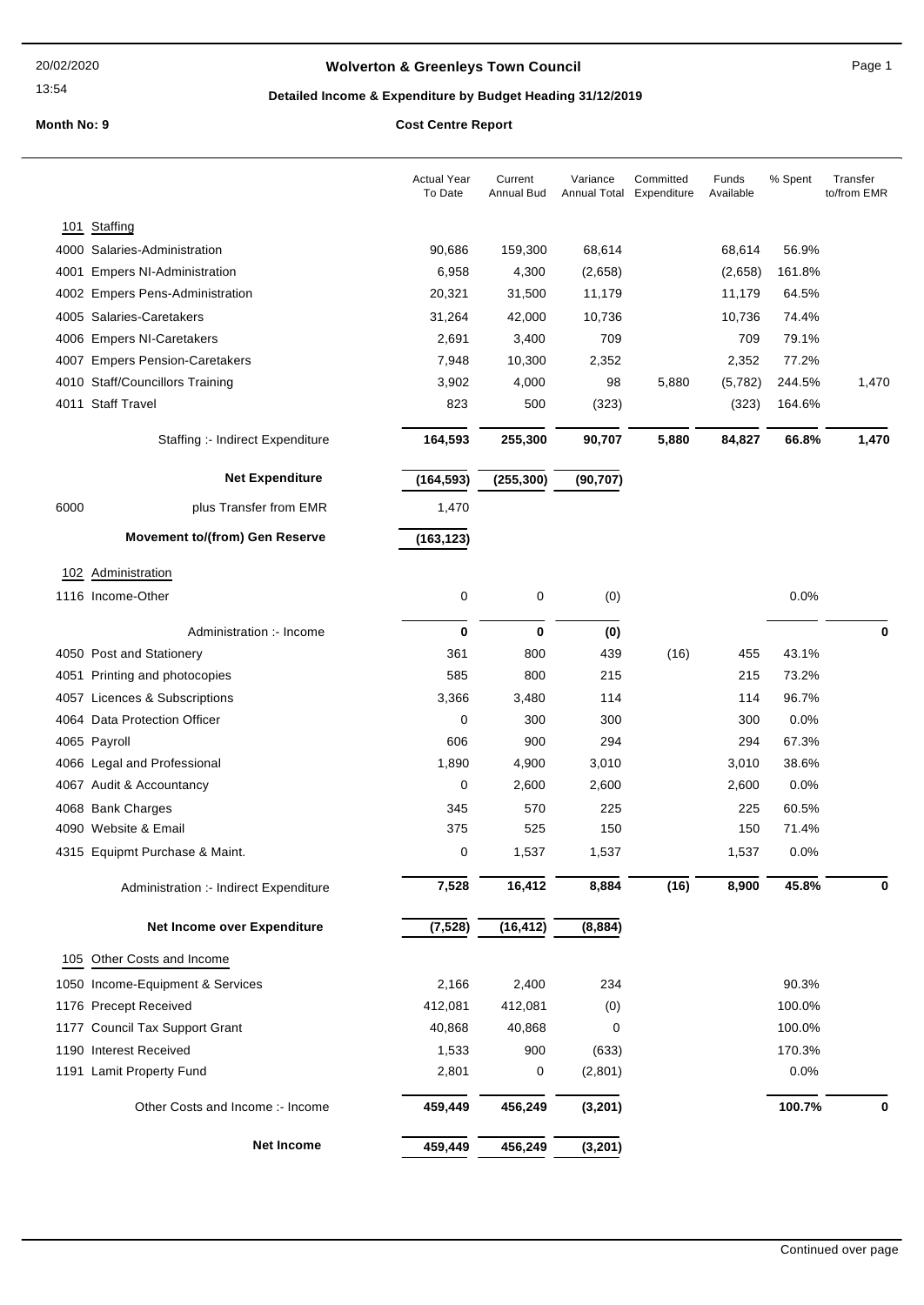## **Wolverton & Greenleys Town Council** Manual Page 2

## **Detailed Income & Expenditure by Budget Heading 31/12/2019**

|          |                                            | <b>Actual Year</b><br>To Date | Current<br><b>Annual Bud</b> | Variance<br>Annual Total | Committed<br>Expenditure | Funds<br>Available | % Spent | Transfer<br>to/from EMR |
|----------|--------------------------------------------|-------------------------------|------------------------------|--------------------------|--------------------------|--------------------|---------|-------------------------|
| 201      | Town Hall-Running                          |                               |                              |                          |                          |                    |         |                         |
|          | 1000 Rent from Tenants                     | 15,504                        | 20,000                       | 4,496                    |                          |                    | 77.5%   |                         |
|          | 1007 Internet recharges                    | 0                             | 540                          | 540                      |                          |                    | 0.0%    |                         |
|          | 1010 Library Recharges                     | 5,250                         | 7,000                        | 1,750                    |                          |                    | 75.0%   |                         |
|          | 1110 Income-Meeting Room                   | 1,000                         | 500                          | (500)                    |                          |                    | 200.0%  |                         |
|          | 1115 Income-Photocopying                   | 333                           | 300                          | (33)                     |                          |                    | 111.0%  |                         |
|          | 1116 Income-Other                          | 1,600                         | 0                            | (1,600)                  |                          |                    | 0.0%    |                         |
|          | Town Hall-Running :- Income                | 23,687                        | 28,340                       | 4,653                    |                          |                    | 83.6%   | 0                       |
|          | 4058 IT Costs                              | 7,559                         | 3,600                        | (3,959)                  |                          | (3,959)            | 210.0%  | 2,430                   |
|          | 4100 Rates                                 | 5,897                         | 6,200                        | 303                      |                          | 303                | 95.1%   |                         |
|          | 4101 Water Charges                         | 278                           | 400                          | 122                      |                          | 122                | 69.5%   |                         |
| 4110 Gas |                                            | 1,169                         | 2,000                        | 831                      |                          | 831                | 58.4%   |                         |
|          | 4111 Electricity                           | 2,957                         | 4,325                        | 1,368                    |                          | 1,368              | 68.4%   |                         |
|          | 4115 Telephone                             | 1,460                         | 1,300                        | (160)                    |                          | (160)              | 112.3%  |                         |
|          | 4116 Internet                              | 434                           | 630                          | 196                      |                          | 196                | 68.9%   |                         |
|          | 4120 Town Hall-Minor Expenses              | 673                           | 1,500                        | 827                      |                          | 827                | 44.9%   | 240                     |
|          | 4125 Town Hall-Maintenance                 | 3,018                         | 2,000                        | (1,018)                  | 50                       | (1,068)            | 153.4%  | 197                     |
|          | 4126 Cleaning                              | 3,219                         | 3,800                        | 581                      |                          | 581                | 84.7%   |                         |
|          | 4128 Town Hall-Security                    | 1,482                         | 1,500                        | 18                       | 323                      | (305)              | 120.3%  |                         |
|          | 4140 PWLB-Repayments                       | 40,953                        | 41,000                       | 47                       |                          | 47                 | 99.9%   |                         |
|          | 4315 Equipmt Purchase & Maint.             | 1,146                         | 1,463                        | 317                      |                          | 317                | 78.4%   |                         |
|          | Town Hall-Running :- Indirect Expenditure  | 70,245                        | 69,718                       | (527)                    | 373                      | (901)              | 101.3%  | 2,867                   |
|          | Net Income over Expenditure                | (46, 558)                     | (41, 378)                    | 5,180                    |                          |                    |         |                         |
| 6000     | plus Transfer from EMR                     | 2,867                         |                              |                          |                          |                    |         |                         |
|          | <b>Movement to/(from) Gen Reserve</b>      | (43, 692)                     |                              |                          |                          |                    |         |                         |
|          | 202 Town Hall-Projects                     |                               |                              |                          |                          |                    |         |                         |
|          |                                            |                               |                              |                          |                          |                    |         |                         |
|          | 4315 Equipmt Purchase & Maint.             | 1,415                         | $\pmb{0}$                    | (1, 415)                 |                          | (1, 415)           | 0.0%    | 1,415                   |
|          | Town Hall-Projects :- Indirect Expenditure | 1,415                         | $\pmb{0}$                    | (1, 415)                 | 0                        | (1, 415)           |         | 1,415                   |
|          | <b>Net Expenditure</b>                     | (1, 415)                      | $\mathbf 0$                  | 1,415                    |                          |                    |         |                         |
| 6000     | plus Transfer from EMR                     | 1,415                         |                              |                          |                          |                    |         |                         |
|          | <b>Movement to/(from) Gen Reserve</b>      | 0                             |                              |                          |                          |                    |         |                         |
|          | 203 Leased Assets                          |                               |                              |                          |                          |                    |         |                         |
|          | 1116 Income-Other                          | 561                           | 500                          | (61)                     |                          |                    | 112.2%  |                         |
|          |                                            |                               |                              |                          |                          |                    |         |                         |
|          | Leased Assets :- Income                    | 561                           | 500                          | (61)                     |                          |                    | 112.2%  | 0                       |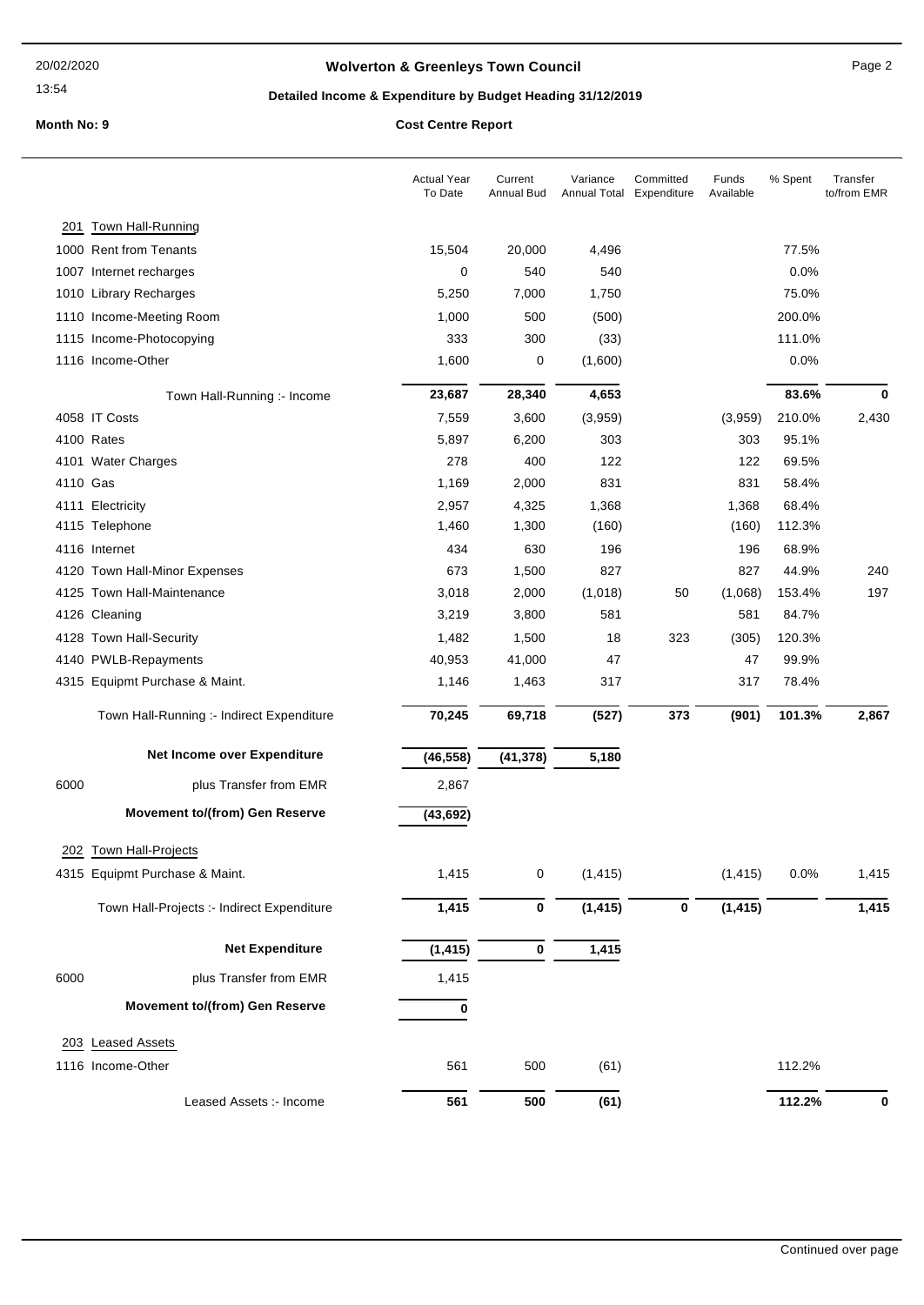## **Wolverton & Greenleys Town Council** Manual Page 3

## **Detailed Income & Expenditure by Budget Heading 31/12/2019**

|      |                                                 | <b>Actual Year</b><br>To Date | Current<br>Annual Bud | Variance<br>Annual Total | Committed<br>Expenditure | Funds<br>Available | % Spent | Transfer<br>to/from EMR |
|------|-------------------------------------------------|-------------------------------|-----------------------|--------------------------|--------------------------|--------------------|---------|-------------------------|
|      | 4152 Greenleys Depot                            | 1,896                         | 2,800                 | 904                      |                          | 904                | 67.7%   |                         |
|      | 4153 Water Tower                                | 651                           | 3,000                 | 2,349                    | 231                      | 2,118              | 29.4%   |                         |
|      | 4155 Urban Farm                                 | 982                           | 500                   | (482)                    |                          | (482)              | 196.4%  |                         |
|      | Leased Assets :- Indirect Expenditure           | 3,529                         | 6,300                 | 2,771                    | 231                      | 2,540              | 59.7%   | $\bf{0}$                |
|      | Net Income over Expenditure                     | (2,967)                       | (5,800)               | (2, 833)                 |                          |                    |         |                         |
|      | 210 Allotments                                  |                               |                       |                          |                          |                    |         |                         |
|      | 1020 Community Orchard                          | 23                            | 58                    | 35                       |                          |                    | 40.4%   |                         |
|      | 1021 Hodge Furze                                | 328                           | 200                   | (128)                    |                          |                    | 164.2%  |                         |
|      | 1022 Old Wolverton                              | 841                           | 706                   | (135)                    |                          |                    | 119.1%  |                         |
|      | 1023 Stacey Hill                                | 4,181                         | 5,809                 | 1,628                    |                          |                    | 72.0%   |                         |
|      | Allotments :- Income                            | 5,374                         | 6,773                 | 1,399                    |                          |                    | 79.3%   | $\mathbf 0$             |
|      | 4400 General Allotment Costs                    | 8,839                         | 0                     | (8,839)                  |                          | (8,839)            | 0.0%    | 8,410                   |
|      | 4405 Stacey Hill Expenses                       | 1,375                         | 1,375                 | (0)                      |                          | (0)                | 100.0%  |                         |
|      | 4406 Hodge Furze                                | 3,663                         | 540                   | (3, 123)                 |                          | (3, 123)           | 678.4%  | 3,123                   |
|      | 4407 Old Wolverton                              | 715                           | 484                   | (231)                    |                          | (231)              | 147.7%  | 502                     |
|      | 4408 Orchard Allotments                         | 159                           | 350                   | 191                      |                          | 191                | 45.3%   | 19                      |
|      | Allotments :- Indirect Expenditure              | 14,750                        | 2,749                 | (12,001)                 | 0                        | (12,001)           | 536.6%  | 12,055                  |
|      | Net Income over Expenditure                     | (9, 377)                      | 4,024                 | 13,401                   |                          |                    |         |                         |
| 6000 | plus Transfer from EMR                          | 12,055                        |                       |                          |                          |                    |         |                         |
|      | <b>Movement to/(from) Gen Reserve</b>           | 2,678                         |                       |                          |                          |                    |         |                         |
|      | 301 Community Grants                            |                               |                       |                          |                          |                    |         |                         |
|      | 1117 Income-Grants                              | 600                           | 0                     | (600)                    |                          |                    | 0.0%    | 2,222                   |
|      | Community Grants :- Income                      | 600                           | $\bf{0}$              | (600)                    |                          |                    |         | 2,222                   |
|      | 4200 Remembrance                                | 692                           | 900                   | 208                      | 250                      | (42)               | 104.7%  |                         |
|      | 4201 Grants                                     | 5,327                         | 8,000                 | 2,673                    | 3,420                    | (747)              | 109.3%  |                         |
|      | 4207 CAB                                        | 3,870                         | 7,500                 | 3,630                    |                          | 3,630              | 51.6%   |                         |
|      | <b>Community Grants :- Indirect Expenditure</b> | 9,889                         | 16,400                | 6,511                    | 3,670                    | 2,841              | 82.7%   | 0                       |
|      | Net Income over Expenditure                     | (9, 289)                      | (16, 400)             | (7, 111)                 |                          |                    |         |                         |
| 6001 | less Transfer to EMR                            | 2,222                         |                       |                          |                          |                    |         |                         |
|      | Movement to/(from) Gen Reserve                  | (11, 512)                     |                       |                          |                          |                    |         |                         |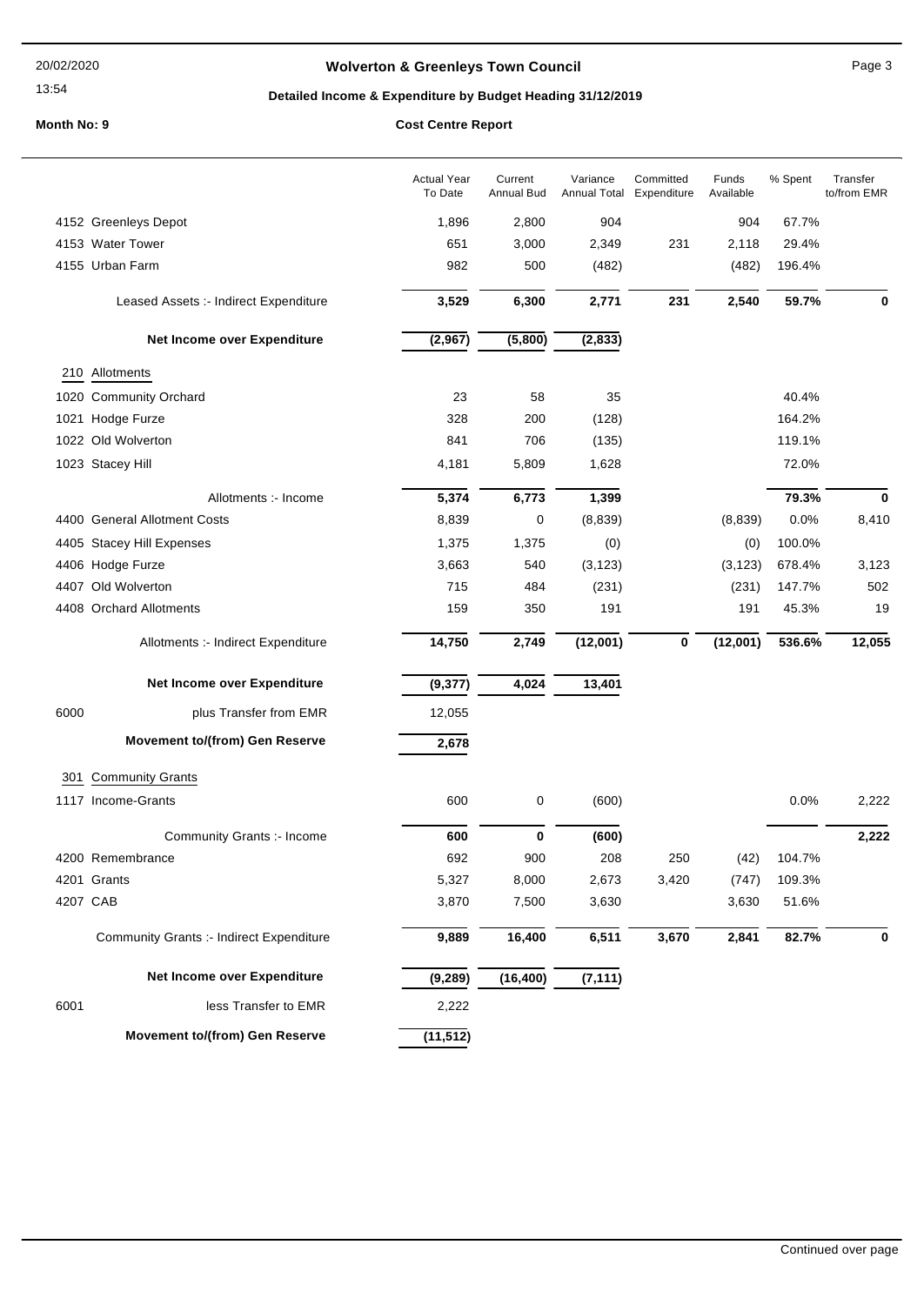## **Wolverton & Greenleys Town Council Contract Contract Contract Page 4**

## **Detailed Income & Expenditure by Budget Heading 31/12/2019**

|          |                                                   | <b>Actual Year</b><br>To Date | Current<br>Annual Bud | Variance<br>Annual Total | Committed<br>Expenditure | Funds<br>Available | % Spent | Transfer<br>to/from EMR |
|----------|---------------------------------------------------|-------------------------------|-----------------------|--------------------------|--------------------------|--------------------|---------|-------------------------|
| 305      | <b>Community Projects</b>                         |                               |                       |                          |                          |                    |         |                         |
|          | 1002 BIB income                                   | 425                           | 0                     | (425)                    |                          |                    | 0.0%    |                         |
|          | 1100 Income-Newsletter & Adverts                  | 3,231                         | 3,600                 | 369                      |                          |                    | 89.7%   |                         |
|          | 1116 Income-Other                                 | 363                           | 0                     | (363)                    |                          |                    | 0.0%    | 650                     |
|          | 1125 Hodge Lea Meeting Place                      | 4,968                         | 4,500                 | (468)                    |                          |                    | 110.4%  |                         |
|          | Community Projects :- Income                      | 8,987                         | 8,100                 | (887)                    |                          |                    | 110.9%  | 650                     |
|          | 4273 MK12 Partnership                             | 0                             | 0                     | 0                        | 90                       | (90)               | 0.0%    |                         |
|          | <b>Community Projects :- Direct Expenditure</b>   | 0                             | $\mathbf 0$           | 0                        | 90                       | (90)               |         | 0                       |
| 4209 BIB |                                                   | 3,418                         | 2,500                 | (918)                    | 17                       | (935)              | 137.4%  | 676                     |
|          | 4230 Floodlight Running Costs                     | 162                           | 375                   | 213                      |                          | 213                | 43.2%   |                         |
| 4231     | Digital Inclusion                                 | 1,797                         | 2,000                 | 203                      | 1,410                    | (1, 207)           | 160.3%  |                         |
|          | 4235 Newsletter Costs                             | 14,211                        | 17,700                | 3,489                    | 640                      | 2,849              | 83.9%   |                         |
|          | 4247 Public Meetings                              | 0                             | 200                   | 200                      |                          | 200                | 0.0%    |                         |
|          | 4261 Hodge Lea Meeting Place                      | 4,495                         | 4,500                 | 5                        | 141                      | (135)              | 103.0%  | 230                     |
|          | 4262 Hodge Lea Croft Improvements                 | 0                             | 20,000                | 20,000                   |                          | 20,000             | 0.0%    |                         |
|          | 4263 Greenleys Community Garden                   | 6,390                         | 0                     | (6, 390)                 | (1,025)                  | (5,365)            | 0.0%    |                         |
|          | 4315 Equipmt Purchase & Maint.                    | 29                            | 0                     | (29)                     |                          | (29)               | 0.0%    | 29                      |
|          | 4379 New Projects                                 | 1,011                         | 1,400                 | 389                      |                          | 389                | 72.2%   | 967                     |
|          | <b>Community Projects :- Indirect Expenditure</b> | 31,512                        | 48,675                | 17,163                   | 1,183                    | 15,980             | 67.2%   | 1,902                   |
|          | Net Income over Expenditure                       | (22, 525)                     | (40, 575)             | (18,050)                 |                          |                    |         |                         |
| 6000     | plus Transfer from EMR                            | 1,902                         |                       |                          |                          |                    |         |                         |
| 6001     | less Transfer to EMR                              | 650                           |                       |                          |                          |                    |         |                         |
|          | <b>Movement to/(from) Gen Reserve</b>             | (21, 274)                     |                       |                          |                          |                    |         |                         |
|          | 310 Community Events                              |                               |                       |                          |                          |                    |         |                         |
|          | 1105 Income-Twinning                              | 0                             | 1,000                 | 1,000                    |                          |                    | 0.0%    |                         |
|          | 1106 Income - Fireworks                           | 1,247                         | 2,300                 | 1,053                    |                          |                    | 54.2%   |                         |
|          | 1108 Income-New projects                          | 70                            | 0                     | (70)                     |                          |                    | 0.0%    |                         |
|          | 1109 Income - Summer Festival                     | 590                           | 0                     | (590)                    |                          |                    | 0.0%    |                         |
|          | 1116 Income-Other                                 | 11,252                        | 10,500                | (752)                    |                          |                    | 107.2%  |                         |
|          | Community Events :- Income                        | 13,159                        | 13,800                | 641                      |                          |                    | 95.4%   | 0                       |
|          | 4274 Summer Festival                              | 5,224                         | 5,000                 | (224)                    | 1,451                    | (1,675)            | 133.5%  | 10                      |
|          | 4275 Town Twinning                                | 1,339                         | 2,000                 | 661                      |                          | 661                | 66.9%   |                         |
|          | 4277 Fireworks                                    | 7,822                         | 10,000                | 2,178                    | 155                      | 2,022              | 79.8%   |                         |
|          | 4278 Lantern Festival                             | 4,999                         | 5,140                 | 141                      |                          | 141                | 97.3%   |                         |
|          | 4279 Play/Youth, Young Pple, Arts&Des             | 0                             | 500                   | 500                      |                          | 500                | 0.0%    |                         |
|          | <b>Community Events :- Indirect Expenditure</b>   | 19,385                        | 22,640                | 3,255                    | 1,606                    | 1,649              | 92.7%   | 10                      |
|          | Net Income over Expenditure                       | (6, 226)                      | (8, 840)              | (2,614)                  |                          |                    |         |                         |
| 6000     | plus Transfer from EMR                            | 10                            |                       |                          |                          |                    |         |                         |
|          | <b>Movement to/(from) Gen Reserve</b>             | (6, 216)                      |                       |                          |                          |                    |         |                         |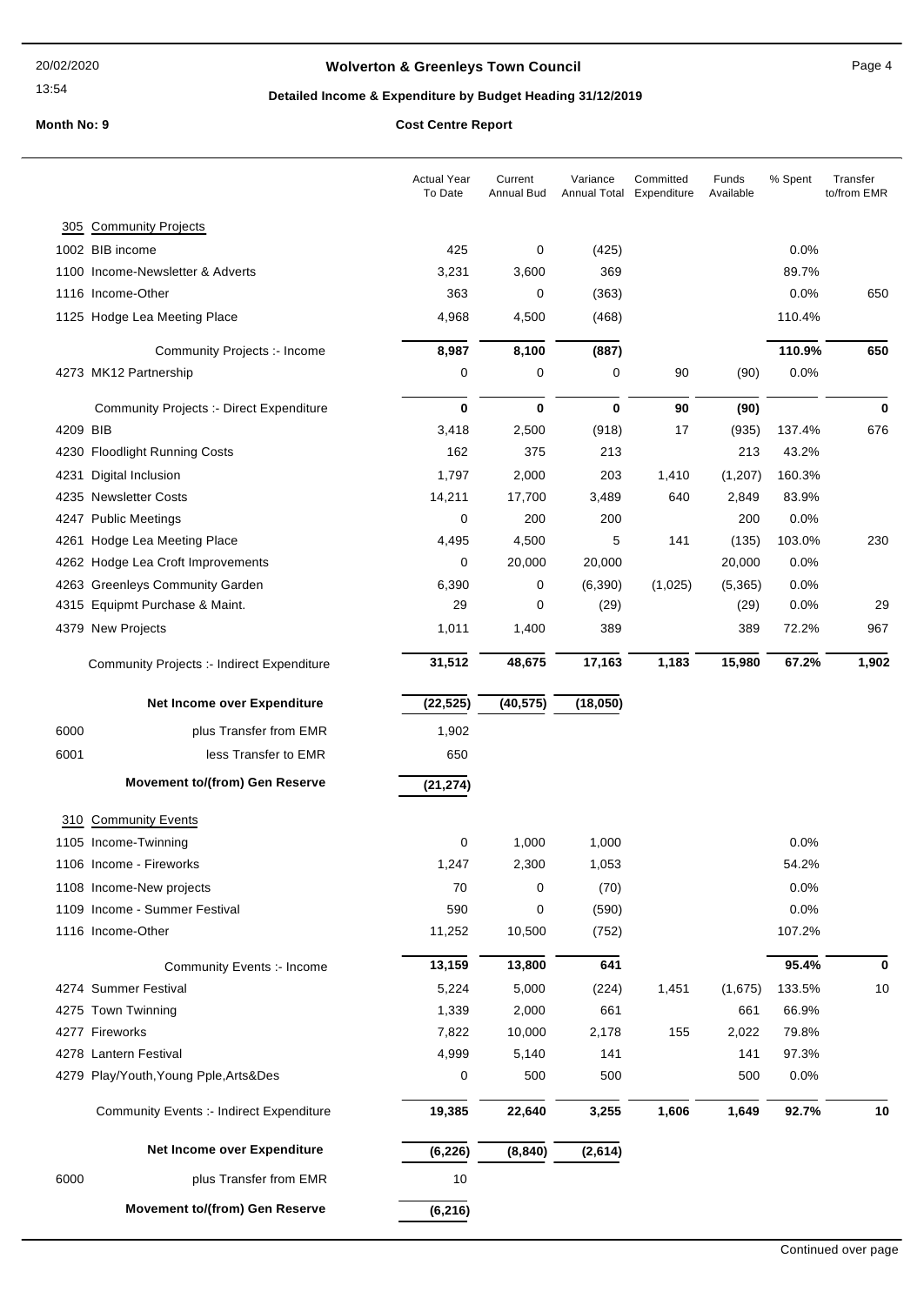## **Wolverton & Greenleys Town Council Page 5** Page 5

## **Detailed Income & Expenditure by Budget Heading 31/12/2019**

| <b>Town Upkeep</b><br>401<br>1116 Income-Other<br>1,992<br>0.0%<br>0<br>(1,992)<br>1,992<br>$\bf{0}$<br>Town Upkeep :- Income<br>(1,992)<br>72.1%<br>7,294<br>10,112<br>2,818<br>2,818<br>4302 Dog Waste Collection<br>4310 Caretaker Costs<br>247<br>100<br>(147)<br>39<br>(186)<br>286.4%<br>4315 Equipmt Purchase & Maint.<br>55,411<br>0<br>(55, 411)<br>(55, 411)<br>0.0% | $\bf{0}$<br>234 |
|--------------------------------------------------------------------------------------------------------------------------------------------------------------------------------------------------------------------------------------------------------------------------------------------------------------------------------------------------------------------------------|-----------------|
|                                                                                                                                                                                                                                                                                                                                                                                |                 |
|                                                                                                                                                                                                                                                                                                                                                                                |                 |
|                                                                                                                                                                                                                                                                                                                                                                                |                 |
|                                                                                                                                                                                                                                                                                                                                                                                |                 |
|                                                                                                                                                                                                                                                                                                                                                                                |                 |
|                                                                                                                                                                                                                                                                                                                                                                                |                 |
| 4316 Planting<br>12,100<br>1,060<br>1,060<br>91.9%<br>13,160                                                                                                                                                                                                                                                                                                                   | 54,563          |
| 577<br>4319 Weed Machine Operation<br>0<br>(577)<br>$\mathbf{1}$<br>(578)<br>0.0%                                                                                                                                                                                                                                                                                              |                 |
| 4320 Vehicle Running Costs<br>2,245<br>2,000<br>(245)<br>(245)<br>112.3%                                                                                                                                                                                                                                                                                                       | 166             |
| 4379 New Projects<br>72<br>0<br>(72)<br>62<br>0.0%<br>(135)                                                                                                                                                                                                                                                                                                                    |                 |
|                                                                                                                                                                                                                                                                                                                                                                                |                 |
| 77,947<br>25,372<br>(52, 575)<br>102<br>307.6%<br>(52, 677)<br>Town Upkeep :- Indirect Expenditure                                                                                                                                                                                                                                                                             | 54,964          |
| Net Income over Expenditure<br>(75, 955)<br>(25, 372)<br>50,583                                                                                                                                                                                                                                                                                                                |                 |
| 6000<br>plus Transfer from EMR<br>54,964                                                                                                                                                                                                                                                                                                                                       |                 |
| <b>Movement to/(from) Gen Reserve</b><br>(20, 992)                                                                                                                                                                                                                                                                                                                             |                 |
| Town Upkeep-Projects<br>405                                                                                                                                                                                                                                                                                                                                                    |                 |
| 10,633<br>4370 Christmas Lights<br>16,000<br>5,367<br>1,972<br>3,396<br>78.8%                                                                                                                                                                                                                                                                                                  |                 |
| 4379 New Projects<br>17,601<br>(9,001)<br>205.7%<br>8,600<br>90<br>(9,091)                                                                                                                                                                                                                                                                                                     | 14,743          |
| 4385 Bloomer Siting & Town Trail<br>936<br>0<br>(936)<br>(936)<br>0.0%                                                                                                                                                                                                                                                                                                         | 936             |
| 29,170<br>24,600<br>(4, 570)<br>2,062<br>127.0%<br>Town Upkeep-Projects :- Indirect Expenditure<br>(6, 631)                                                                                                                                                                                                                                                                    | 15,679          |
| <b>Net Expenditure</b><br>(29, 170)<br>(24, 600)<br>4,570                                                                                                                                                                                                                                                                                                                      |                 |
| 6000<br>plus Transfer from EMR<br>15,679                                                                                                                                                                                                                                                                                                                                       |                 |
| <b>Movement to/(from) Gen Reserve</b><br>(13, 491)                                                                                                                                                                                                                                                                                                                             |                 |
| 500 Council                                                                                                                                                                                                                                                                                                                                                                    |                 |
| 1195 Community infrastructure Inc<br>5,000<br>0<br>(5,000)<br>$0.0\%$                                                                                                                                                                                                                                                                                                          |                 |
| 5,000<br>$\bf{0}$<br>(5,000)<br>Council :- Income                                                                                                                                                                                                                                                                                                                              | $\bf{0}$        |
| 851<br>851<br>82.6%<br>4119 Insurance<br>4,045<br>4,896                                                                                                                                                                                                                                                                                                                        | 281             |
| 4500 Crime Prevention and Environme<br>9,243<br>8,000<br>(1, 243)<br>(1, 243)<br>115.5%                                                                                                                                                                                                                                                                                        | 2,000           |
| 4515 Councillor allowances & exp<br>291<br>1,000<br>709<br>709<br>29.1%                                                                                                                                                                                                                                                                                                        |                 |
| 1,575<br>225.1%<br>4525 Secret Garden & Community Orch<br>700<br>(875)<br>(875)                                                                                                                                                                                                                                                                                                |                 |
| 4531 Reserves<br>0<br>11,000<br>11,000<br>11,000<br>0.0%                                                                                                                                                                                                                                                                                                                       |                 |
| 15,155<br>25,596<br>10,441<br>10,441<br>59.2%<br>0<br>Council :- Indirect Expenditure                                                                                                                                                                                                                                                                                          | 2,281           |
| Net Income over Expenditure<br>(10, 155)<br>(25, 596)<br>(15, 441)                                                                                                                                                                                                                                                                                                             |                 |
| 6000<br>plus Transfer from EMR<br>2,281                                                                                                                                                                                                                                                                                                                                        |                 |
| <b>Movement to/(from) Gen Reserve</b><br>(7, 873)                                                                                                                                                                                                                                                                                                                              |                 |